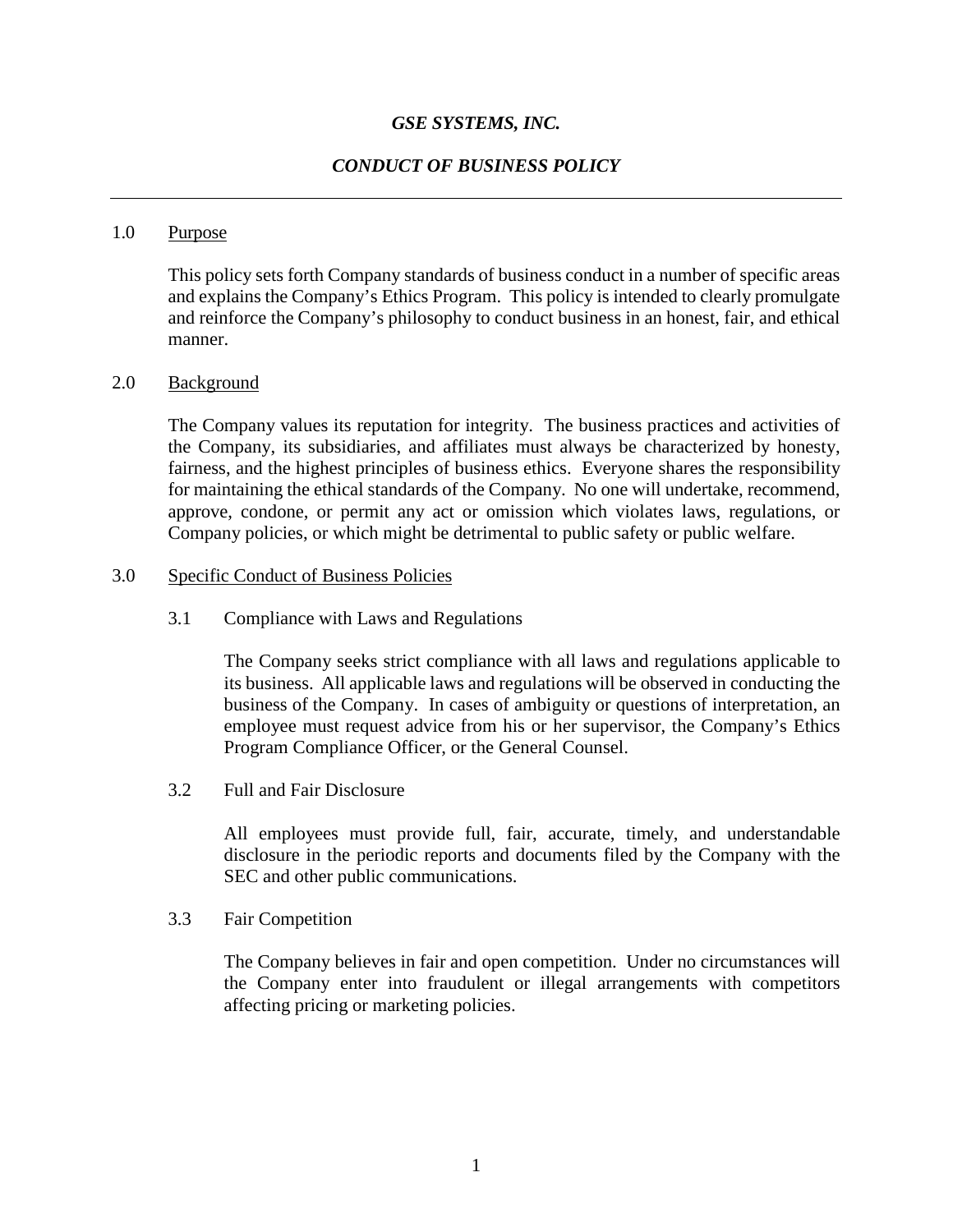### 3.4 Contributions

All requests for donations or charitable contributions from the Company to organizations outside the Company must be approved in advance by the Chief Executive Officer or the General Counsel.

## 3.5 Entertainment and Gifts

Entertainment or gifts should not be accepted if they might imply illegal or unethical conflicts of interest. The exchange of sales or promotional items bearing the company logo which are of insignificant value is permissible when the giving and receiving of such items is the standard practice of the customer. When acceptance of more valuable gifts is unavoidable because of local custom, common sense should prevail, and in any event they should be reported to the Chief Executive Officer or the General Counsel for a determination of the extent to which they are considered the personal property of the recipient. When gift giving is customary in an international business setting, the value of such gifts should not exceed \$250 unless approved in advance by the Chief Executive Officer or the General Counsel.

# 3.6 Corporate Hospitality

Acts of hospitality toward executives and other employees of existing or prospective clients, public officials, and others in a position to influence the welfare of the Company should be of such a scale and nature as to avoid compromising the integrity or impugning the reputation of such individuals or the Company. No employee shall pay any bribe or make any other illegal payment on behalf of the Company, no matter how small the amount.

## 3.7 Proper Accounting

Compliance with accepted accounting rules and controls is expected at all times. The books of account, budgets, proposals, economic evaluation of projects and the like must truly reflect the transactions they record. All assets of the Company, in particular bank accounts in which Company cash is on deposit, shall be recorded in the regular books of the Company. All accounting records and supporting documents will be made available for the examination of independent auditors, and there shall be no concealment of information requested.

## 3.8 Candor Among Members of Leadership

Company leadership must be informed at all times of matters which might be considered sensitive in preserving the reputation of the Company. Concealment may be construed to be an indication that Company policies and rules can be ignored. Accordingly, there will be full communication with Company leadership even when it might appear that less candor is desirable to protect the Company or a particular activity or group within the Company. If an employee is unable to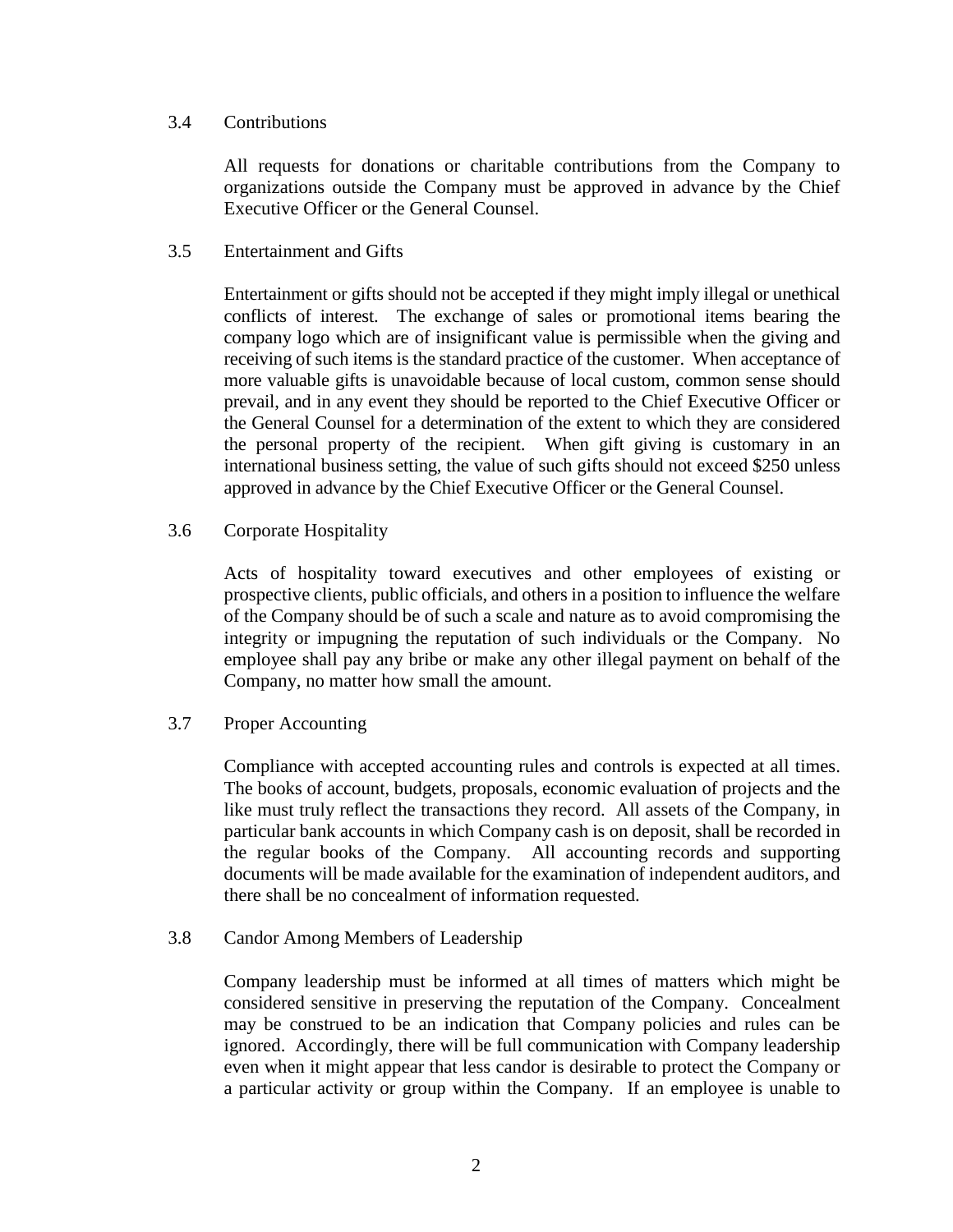communicate with Company leadership, the employee should inform the Ethics Program Compliance Officer or the General Counsel of the matter in question.

3.9 Conflicts of Interest

Employees will avoid activities or relationships which are incompatible with their employment by the Company or which place them in a position where there is a conflict between their private interests and the interests of the Company, its subsidiaries, or affiliates. Should a conflict of interest or potential conflict of interest develop, employees must immediately disclose such situations to their supervisors, the Company's Ethics Program Compliance Officer, or the General Counsel for a determination of appropriate action.

3.10 Use of Inside Information and Stock Trading

Material information concerning the Company's business plans, finances, successes or failures is considered "inside" information, which is confidential and is the property of the Company. Use or disclosure of inside information for personal benefit is against the Company's interests and may be a criminal offense in violation of Federal securities laws and regulations. No director, officer, or employee of the Company shall use or disclose any information that is confidential to the Company or any client for personal benefit. All directors, officers, or employees shall comply in all respects with the Company's Insider Trading Policy regarding trading in securities and protection of confidential information.

#### 3.11 Representation

The Company's growth and ability to serve its clients depend largely upon each employee's ability to represent the organization. First and foremost, employees can best represent the Company by ensuring that its work is of the highest quality. Second, the Company encourages its employees to participate in appropriate professional organizations, professional meetings, and conferences related to their area of expertise. Third, the Company relies on its employees to identify and follow up new business opportunities with existing and prospective clients. Employees should ensure, however, that such activities are not undertaken at the expense of existing commitments and have the approval of their supervisors. To a large extent, the follow-up action necessary to develop new business opportunities relies heavily on the ability and willingness of the employee to put in extra effort.

In representing the Company, employees should keep in mind the guidelines contained in this policy and consult with their supervisor, the Chief Executive Officer or President, or the General Counsel for further guidance, as required.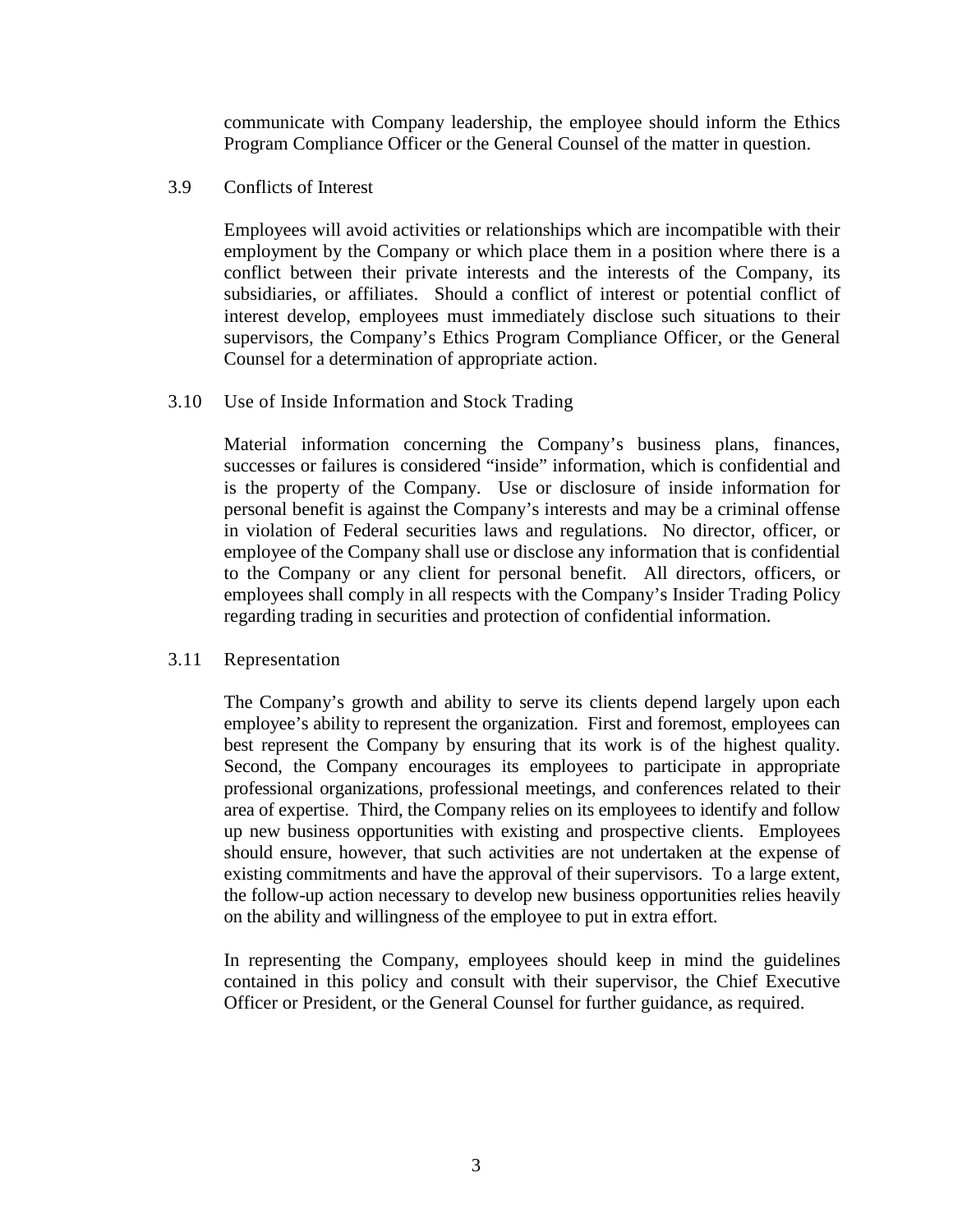## 3.12 Outside Interests and Employment

All Company employees have a full-time duty of loyalty to the Company. They may not engage in activities that might interfere with the discharging of their responsibility or in transactions that reasonably might affect the decisions they make on behalf of the Company.

No Company employee shall solicit employment with a client for whom the employee is then performing services. No employee shall conduct business on behalf of the Company that is intended to be prejudicial to the Company's interests. The Company recognizes, however, that certain employees must seek additional employment outside the Company to supplement their incomes to meet their financial obligations. Employees may undertake such activities provided: (1) they do not interfere with the employee's responsibilities to the Company; and (2) if the employment involves competitors or clients of the Company, the employee obtains the approval of the Chief Executive Officer or President prior to accepting such employment. In addition, an officer of the Company is prohibited from serving as an officer or in a similar capacity with another company (other than another subsidiary of the Company) without the prior approval of the Board of Directors, the Audit Committee, or (except with respect to service by the Chief Executive Officer) the Chief Executive Officer of the Company, or of the Company's subsidiary, as appropriate. Company employees are advised to seek the guidance of the Ethics Program Compliance Officer or the General Counsel to clarify any questions they may have on this policy.

## 4.0 Ethics Program

- 4.1 Oversight and Administration
	- 4.1.1 The Chief Executive Officer and President are ultimately responsible for oversight of the Company's Ethics Program.
	- 4.1.2 The Board of Directors of the Company will appoint an Ethics Program Compliance Officer who will be responsible for the day-to-day operation of the Ethics Program, including servicing the Business Conduct Hotline, advertising the Hotline to employees, maintaining records of Hotline calls, reporting Hotline calls to the General Counsel, developing and distributing ethics training materials, maintaining records of ethics training attendance, and retaining original management business conduct compliance letters. As of May 1, 2018, the Board of Directors has designated Dan Pugh, the Company's General Counsel, as the Ethics Program Compliance Officer.
	- 4.1.3 The Ethics Program Compliance Officer will advise the Chief Executive Officer and President of questionable conduct reported on the Hotline, make preliminary inquiries and investigations, as appropriate, and engage outside